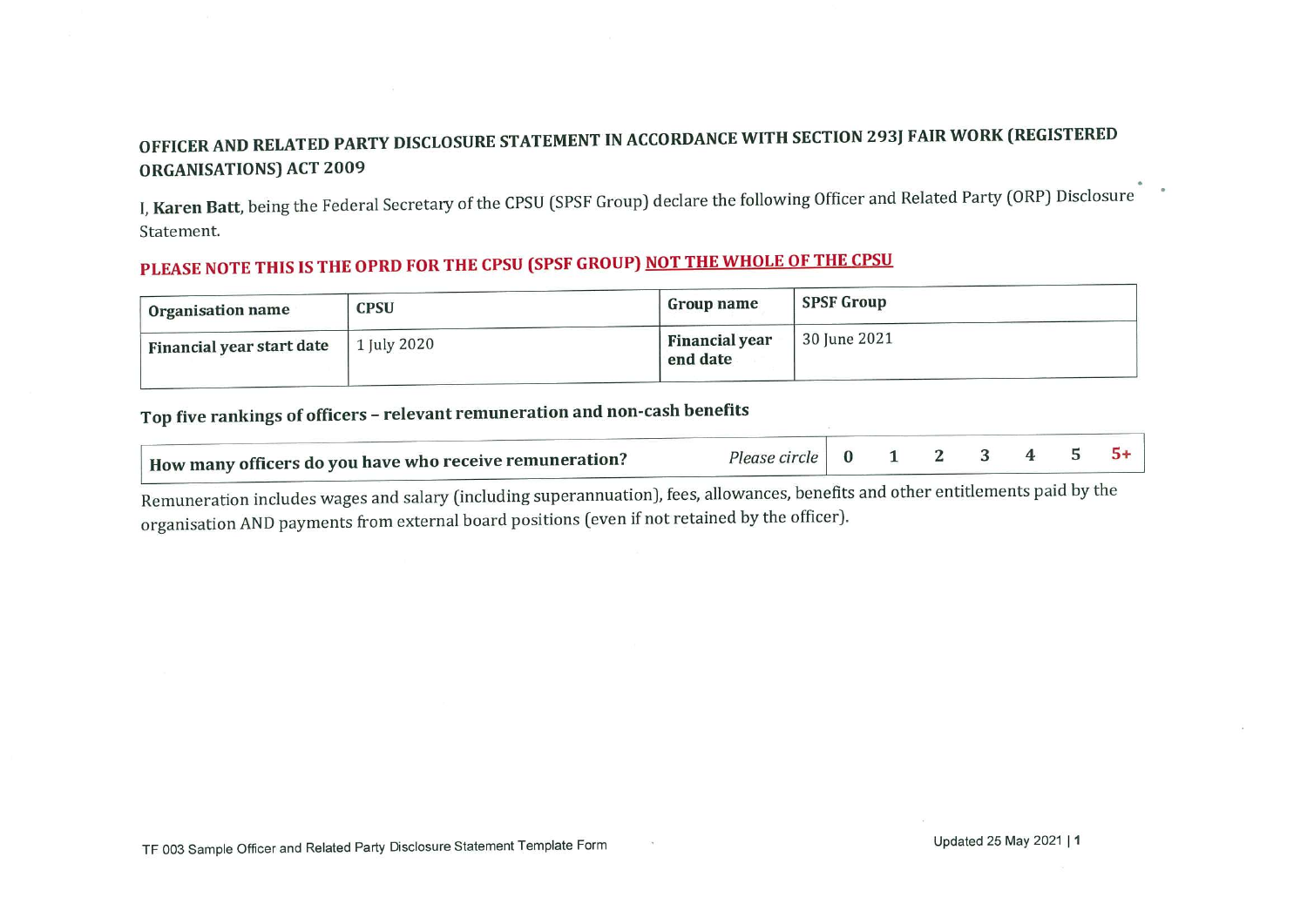When all officers in the CPSU(SPSF Group) are ranked by relevant remuneration for the financial year, the following officers are ranked no lower than fifth:

| <b>Full Name</b>             | Office<br>(e.g. Secretary)                                                                                      | <b>Actual amount of</b><br>relevant remuneration                                                                                                                                 | Value of relevant<br>non-cash benefits  | Form of relevant non-<br>cash benefits (e.g. car)                             |
|------------------------------|-----------------------------------------------------------------------------------------------------------------|----------------------------------------------------------------------------------------------------------------------------------------------------------------------------------|-----------------------------------------|-------------------------------------------------------------------------------|
| 1.Thomas Lynch               | Tasmania Branch Secretary<br>(until 10 March 2021)<br><b>Assistant Branch Secretary</b><br>(from 10 March 2021) | \$154,246 (salary)<br>\$27,754 (superannuation) <sup>1</sup><br>\$5364 (superannuation) <sup>2</sup><br>\$1706(superannuation) <sup>3</sup><br>\$76,578(Board Fees) <sup>4</sup> | \$8,267                                 | By way of provision of a<br>motor vehicle                                     |
| 2.Karen Batt                 | SPSF Group Federal.<br>Secretary<br>Victorian Branch Secretary                                                  | <b>Federal Secretary</b><br>remuneration<br>\$15,886(superannuation)<br><b>Vic Branch Remuneration</b><br>\$171,513 (salary)<br>\$19,216(superannuation)                         | \$43,577.47<br>\$8,620.30<br>\$7,068.64 | Mortgage Salary<br>Sacrifice<br>Motor Vehicle Fringe<br>Benefit<br>Car Park   |
| 3. Neville Edward<br>Kitchen | South Australian Branch<br>Secretary                                                                            | \$219,533(salary)<br>\$37,800(superannuation)<br>$$1,081$ (private<br>telephone/internet)                                                                                        | \$3,332                                 | Car Park                                                                      |
| 4. Andrew James Smith        | <b>WAPOU Branch Secretary</b>                                                                                   | \$141,000(salary)<br>\$19,270(employer<br>superannuation<br>contribution)<br>\$780(private telephone<br>and internet)                                                            | \$47,490<br>\$7,334                     | By way of provision of a<br>motor vehicle<br>Motor Vehicle Fringe<br>Benefit. |
| 5.Rikki Hendon               | <b>WA Branch Secretary</b>                                                                                      | \$185,850(salary)<br>\$20,983(employer<br>contribution<br>superannuation)                                                                                                        | \$6,408.23<br>\$2,181.82                | Motor Vehicle Fringe<br>Benefit<br><b>Car Park</b>                            |

<sup>1</sup> Employer contribution to superannuation

<sup>&</sup>lt;sup>2</sup> Superannuation contributions made by TasPlan Super Pty Ltd

<sup>&</sup>lt;sup>3</sup> Superannuation contributions made by Spirit Super Pty. Ltd.

<sup>&</sup>lt;sup>4</sup> Board Fees paid by Spirit Super on which 50% is paid to CPSU(SPSFT) and 50% is paid to Unions Tasmania. None is retained as remuneration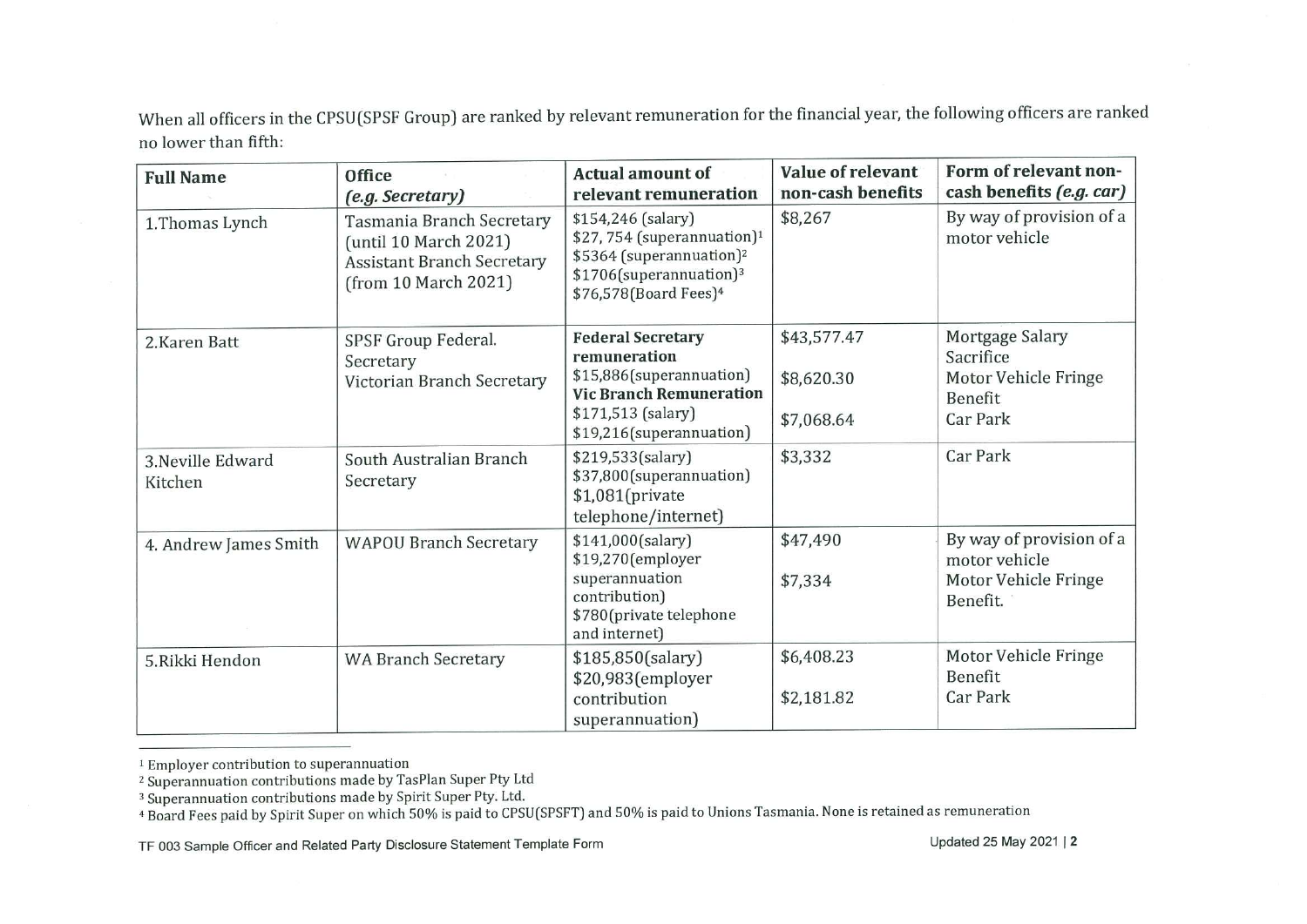## Payments to related parties and declared persons or bodies

During the financial year, the officers of the CPSU(SPSF) made NO payments to related parties or declared persons or bodies. The details of these payments are included below. CThis list does not include payments that are exempted from disclosure under section 293G).

| <b>Date</b> | <b>Name</b> | Nature of relationship<br>(e.g company owned by<br>Secretary) | <b>Purpose of payment</b><br>(e.g. catering) | <b>Amount</b> | Other relevant details |
|-------------|-------------|---------------------------------------------------------------|----------------------------------------------|---------------|------------------------|
|             |             |                                                               |                                              |               |                        |
|             |             |                                                               |                                              |               |                        |
|             |             |                                                               |                                              |               |                        |
|             |             |                                                               |                                              |               |                        |
|             |             |                                                               |                                              |               |                        |
|             |             |                                                               |                                              |               |                        |

declare that:

- . the officers listed in this ORP statement are those whose relevant remuneration places them in the top five rankings of officers'
- o the only officers in the top five rankings who received non-cash benefits are those for whom an amount is listed in the non-cash benefits column.
- . the persons and entities listed under 'payments to related parties are the only related parties or declared persons or bodies that are required to be disclosed under s. 293G, where none are listed this is because there were no disclosable payments.